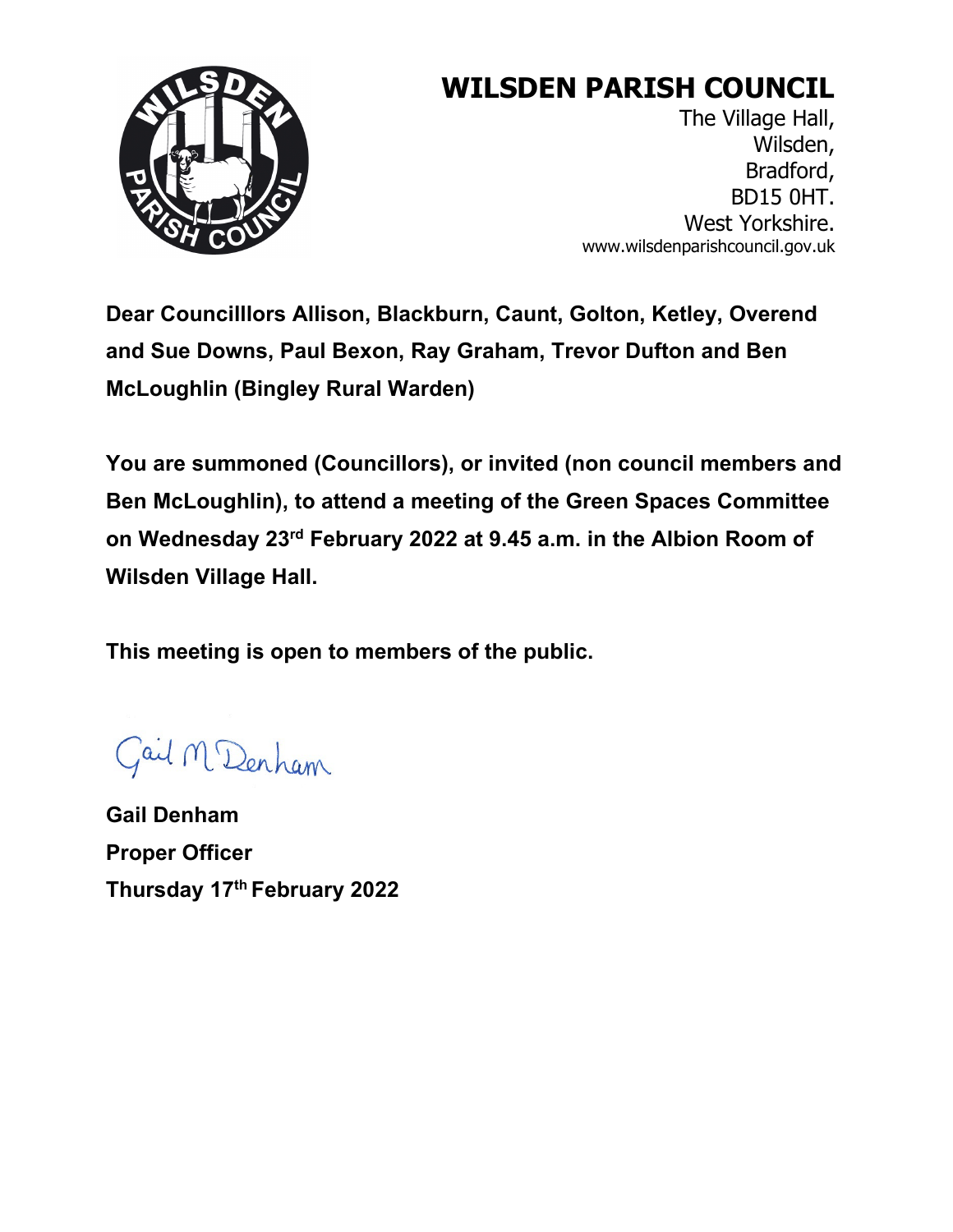## **AGENDA FOR GREEN SPACES COMMITTEE MEETING ON WEDNESDAY 23RD FEBRUARY 2022 AT 9.45 A.M. IN THE ALBION ROOM, WILSDEN VILLAGE HALL**

**2021/138 TO RECEIVE APOLOGIES AND CONSIDER APPROVING REASONS FOR ABSENCE.**

#### **2021/139 DECLARATIONS OF INTEREST**

- **1) To receive declarations of interest from councillors on items on the agenda.**
- **2) To receive written requests for dispensations for disclosable pecuniary interest.**
- **3) To grant any requests for dispensation as appropriate**

**2021/140 TO CONFIRM AS A CORRECT RECORD THE MINUTES OF THE GREEN SPACES COMMITTEE MEETING HELD ON 26TH JANUARY 2022** (attachment).

**2021/141 PUBLIC REPRESENTATION** (20 mins.)

**2021/142 TO HEAR UPDATES FROM COUNCILLOR GOLTON ON:**

- **a) WILSDEN IN BLOOM (GENERAL) AND WILSDEN IN BLOOM/PARISH COUNCIL LITTER PICK ON 2ND APRIL 2022**
- **b) DOG FOULING SIGNS**

**2021/143 TO CONSIDER THE QUOTATIONS FOR FLAGGING UNDER SAM'S BENCH.**

**2021/144 TO RECEIVE AN UPDATE ON THE CONTRACT FOR THE SCOPE OF WORK (2) FOR THE SUPPLY OF WATERING**.

**2021/145 TO DISCUSS ARRANGEMENTS FOR CHRISTMAS 2022/23** (attachment).

**2021/146 TO HEAR AN UPDATE FROM COUNCILLORS KETLEY ON THE WARDEN VACANCY.** 

**2021/147 TO HEAR AN UPDATE FROM COUNCILLOR ALLISON ON THE ROYD HOUSE TRUST GRANT.**

**2021/148 TO DISCUSS THE TREE PLANTING PROJECT** (attachment).